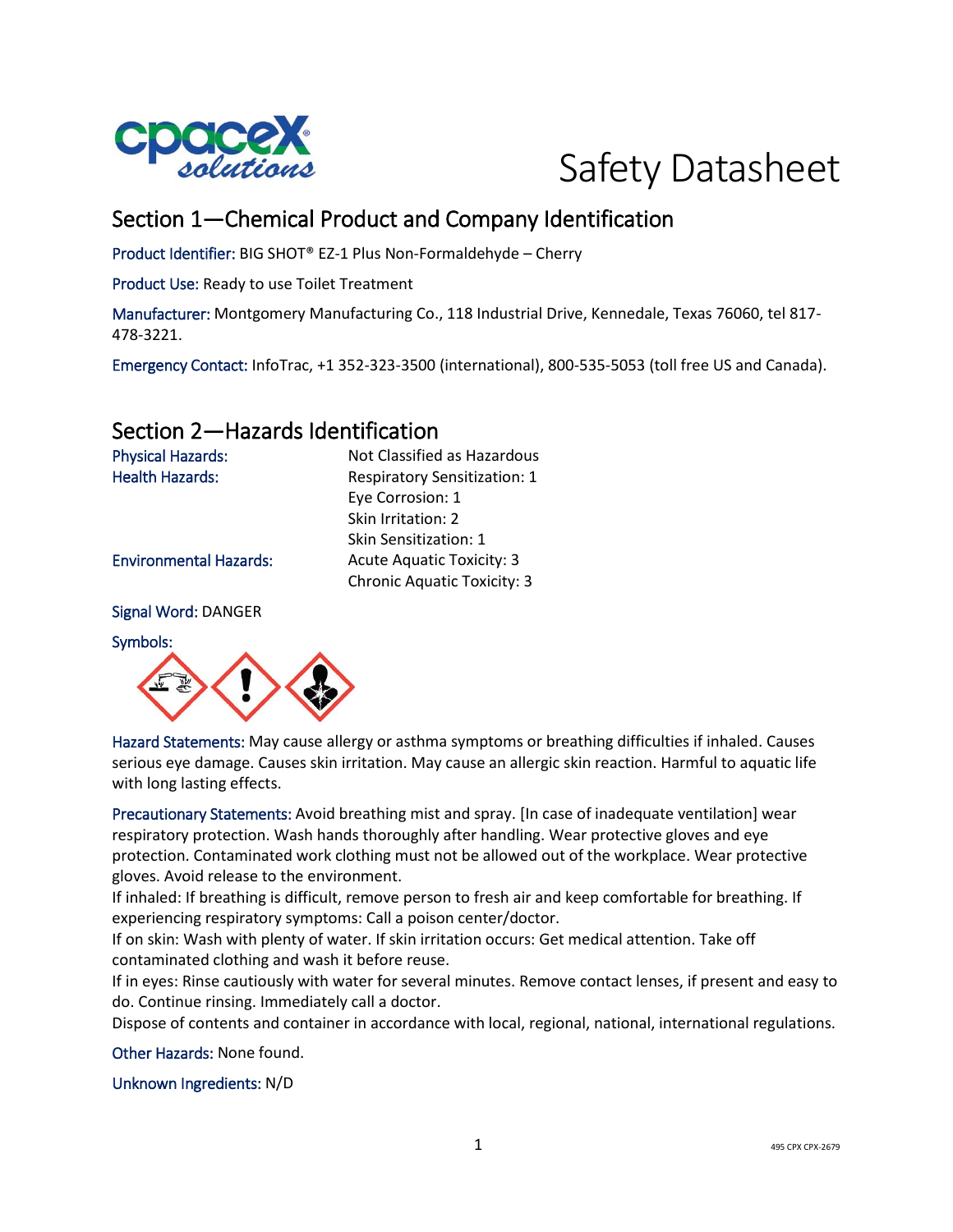## Section 3—Information on Ingredients

| <b>Ingredient Name</b>                                       | Ingredient | Ingredient CAS |
|--------------------------------------------------------------|------------|----------------|
|                                                              | Percentage | No             |
| The exact chemical identities and percentages of composition |            |                |
| have been withheld as a trade secret.                        |            |                |

## Section 4—First Aid Measures

Skin contact: If on skin or hair: Wash with plenty of water. If skin irritation occurs: Get medical attention. Take off contaminated clothing and wash it before reuse.

Eye contact: If in eyes: Rinse cautiously with water for several minutes. Remove contact lenses, if present and easy to do. Continue rinsing. Immediately call a doctor.

Ingestion: If swallowed: No need for first aid is anticipated if material is swallowed. If irritation occurs, seek medical attention.

Inhalation: If inhaled: If breathing is difficult, remove person to fresh air and keep comfortable for breathing. If experiencing respiratory symptoms: Call a poison center/doctor.

Most important symptoms/effects, acute and delayed: N/D

Indication of immediate medical attention/special treatment: N/D

### Section 5—Fire-Fighting Measures

Suitable extinguishing media: Water, fog, foam, dry chemical, CO₂

Specific hazard arising from chemicals: None known

Special equipment and precautions: Self-contained or air supplied breathing apparatus and protective gear. Cool nearby drums with water to prevent pressure build-up.

## Section 6—Accidental Release Measures

Personal precaution, protective equipment, emergency procedures: Avoid contact with skin and eyes. Do not ingest. Do not inhale. Wear Personal Protective Equipment (refer to section 8).

Methods and material for containment and clean up: Avoid release to the environment. Stop discharge and contain material. Substantial quantities may be recovered with a vacuum pump. Use explosion proof equipment if flammable or combustible. Otherwise, use appropriate absorbent. Place contaminated material in container suitable for disposal. Use appropriate protective equipment. Be sure there is adequate ventilation. Do not flush to streams or other bodies of water. Contact appropriate environmental agencies if further guidance is required.

## Section 7—Handling and Storage

Precautions for safe handling: Wash thoroughly after handling, especially before eating, drinking, smoking or using restroom facilities. Wash goggles and gloves. Launder contaminated clothing. Do not swallow. Do not get in eyes. Do not inhale mists or vapors.

Cautions for safe storage: Store locked up.

Incompatibilities: Strong oxidizing and reducing agents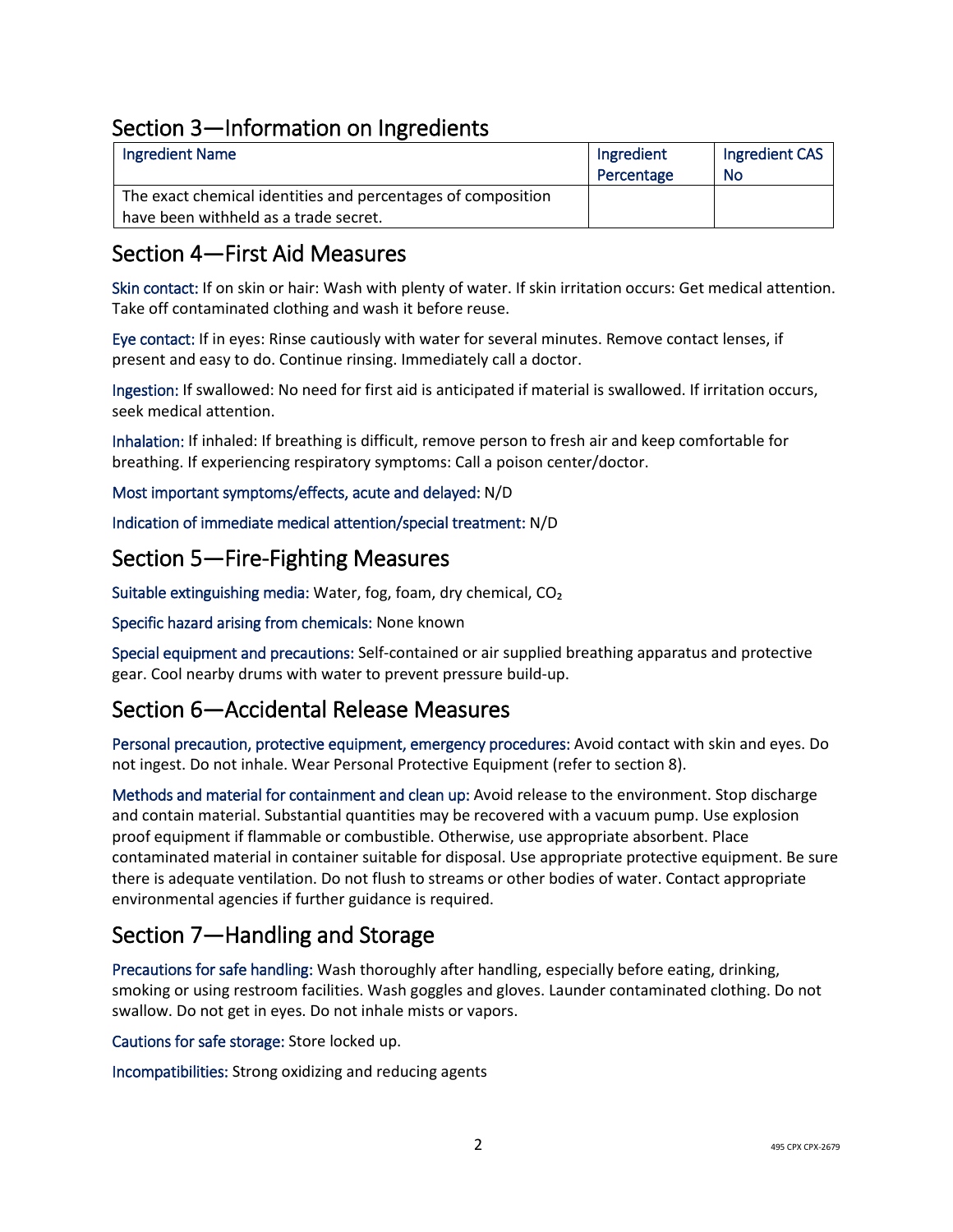# Section 8—Exposure controls/personal protection

#### Exposure Limits: N/D

Specific Engineering: Not established.

Individual protective equipment and measures: Eye Protection: Prevent eye contact. Wear chemical splash goggles or similar eye protection if the potential exists for eye contact. Skin Protection: Avoid skin contact. Wear rubber or impervious plastic gloves to prevent contact. Launder contaminated clothing before re-use. Respiratory Protection: If vapor concentration exceeds TLV, use NIOSH-approved respirator with organic vapor cartridges. General Hygiene: Wash hands after handling. Other Protective Clothing or Equipment: Safety shower and eyewash fountain

## Section 9—Physical and Chemical Properties

| Physical State: Liquid                            | Flammability (solid, gas): Not Flammable |
|---------------------------------------------------|------------------------------------------|
| Color: Blue                                       | Vapor Pressure (mmHg): N/D               |
| Odor: Characteristic fragrance                    | Vapor Density (air= 1): N/D              |
| Odor Threshold: N/D                               | Relative Density: 1.04                   |
| pH: N/D                                           | Solubilities: In water: complete         |
| Melting point/freezing Point: N/D                 | Partition Coefficient: N/D               |
| Initial Boiling Point and Boiling Range: 205 °F   | Auto-Ignition Temperature: N/D           |
| Flash Point: 204 °F                               | Decomposition Temperature: N/D           |
| <b>Evaporation Rate: N/D</b>                      | Viscosity: N/D                           |
| Upper/Lower Flammability or Explosive limits: N/D |                                          |

### Section 10—Stability and Reactivity:

| <b>Chemical Stability: Stable</b>            | Condition to Avoid: High heat, flames and sparks. |
|----------------------------------------------|---------------------------------------------------|
| Reactivity: No specific reactivity test data | Possibility of Hazardous Reaction: Hazardous      |
| available for this mixture.                  | Polymerization: will not occur.                   |
| Incompatible Materials: Strong oxidizing and | <b>Hazardous Decomposition Products:</b>          |
| reducing agents                              | Carbon monoxide, carbon dioxide, and possibly     |
|                                              | other combustion product.                         |

## Section 11—Toxicological information:

Information on the likely routes of exposure: Skin contact, eye contact, inhalation, ingestion.

| <b>Chemical Name</b>                          | Oral LD50              | <b>Dermal LD50</b> | <b>Inhalation LD50</b> |
|-----------------------------------------------|------------------------|--------------------|------------------------|
| Ingredient 1                                  | $>900$ mg/kg           | N/D                | N/D                    |
| Ingredient 2                                  | $600 \,\mathrm{mg/kg}$ | N/D                | N/D                    |
| Ingredient 3                                  | 1,300 mg/kg            | N/D                | N/D                    |
| Product as a Whole                            | 4,283 mg/kg            | N/D                | N/D                    |
| The exact chemical identities and percentages |                        |                    |                        |
| of composition have been withheld as a trade  |                        |                    |                        |
| secret.                                       |                        |                    |                        |

Important symptoms: Refer to Section 4—First Aid Measures.

Effects of Acute Exposure: Eyes: May cause severe eye irritation. Skin: May cause irritation with prolonged or repeated contact. Inhalation: May irritate or damage mucous membranes of respiratory or digestive tract.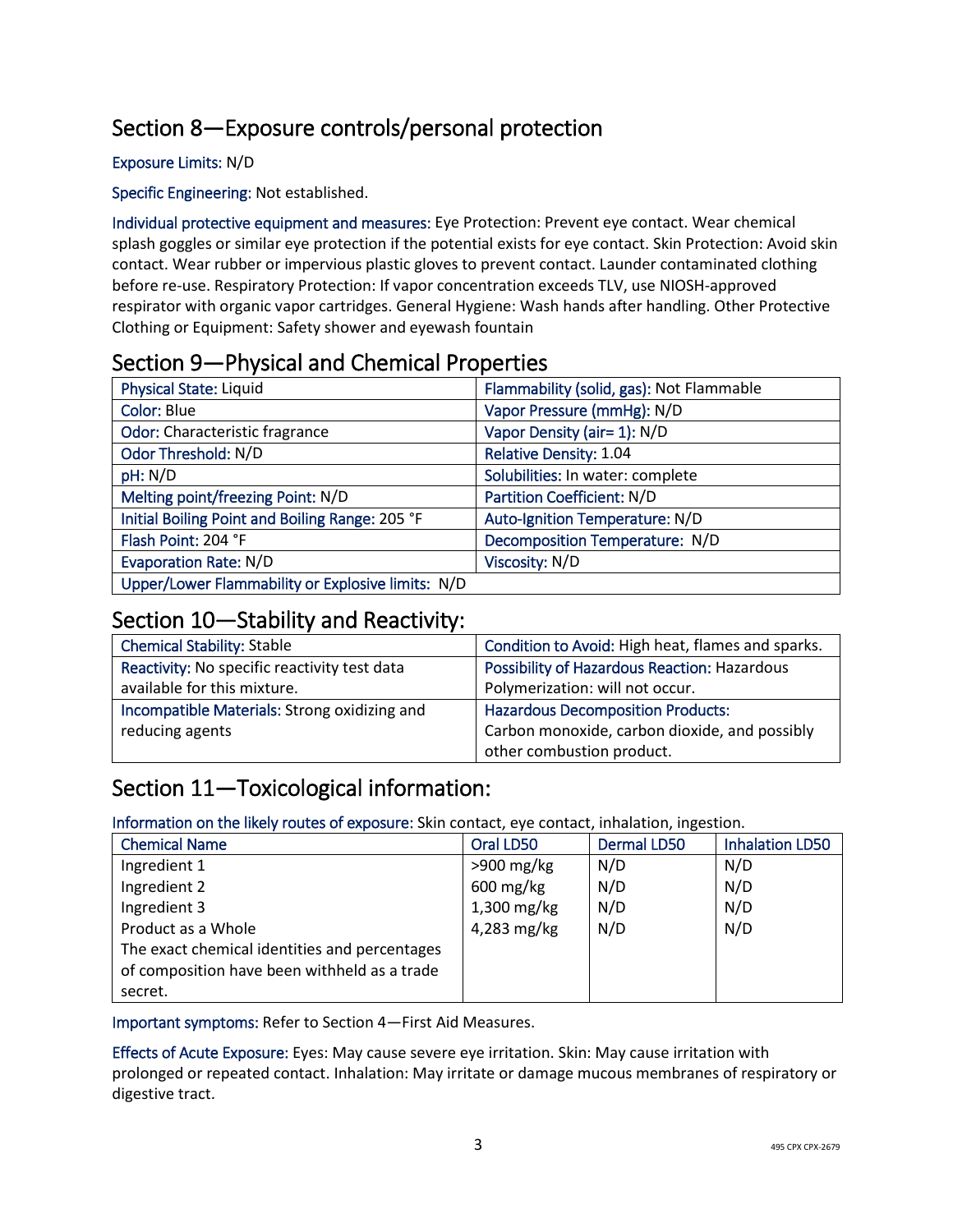#### Effects of Chronic Exposure: N/D

Carcinogenicity: IARC: No component of this product present at levels greater than or equal to 0.1% is identified as a carcinogen or potential carcinogen by ACGIH.

ACGIH: No component of this product present at levels greater than or equal to 0.1% is identified as a carcinogen or potential carcinogen by ACGIH.

NTP: No component of this product present at levels greater than or equal to 0.1% is identified as a known or anticipated carcinogen by NTP.

OSHA: No component of this product present at levels greater than or equal to 0.1% is identified as a carcinogen or potential carcinogen by OSHA.

#### Other Data: N/D

## Section 12—Ecological Information:

Ecotoxicity: Harmful to aquatic life with long lasting effects.

Ingredient 1: Toxicity to fish LC50 - Pimephales promelas (fathead minnow) - 3.8 - 6.2 mg/l - 96 h, Toxicity to daphnia and other aquatic invertebrates LC50 - Daphnia magna (Water flea) - 9.3 - 21.4 mg/l - 48 h, Toxicity to bacteria IC50 - Bacteria - > 1,000 mg/l - 16 h.

Ingredient 3: Toxicity to fish LC50 - Lepomis macrochirus - 1.07 mg/l - 96 h. Mortality LOEC - Pimephales promelas (fathead minnow) - 0.45 mg/l - 7 d. Mortality NOEC - Pimephales promelas (fathead minnow) - 0.22 mg/l - 7 d. LC50 - Leuciscus idus (Golden orfe) - 62 mg/l - 48 h.

Toxicity to daphnia and other aquatic invertebrates: EC50 - Daphnia magna (Water flea) - 50 mg/l - 24 h

| Persistence and degradability: N/D | Bioaccumulative Potential: N/D |
|------------------------------------|--------------------------------|
| Mobility in Soil: N/D              | Other Adverse Effects: N/D     |

## Section 13—Disposal Considerations

Waste Treatment Method: Avoid release to the environment. Collect spillage. DO NOT DUMP INTO ANY SEWERS, ON THE GROUND, OR INTO ANY BODY OF WATER. All disposal practices must be in compliance with all Federal, State/Provincial and local laws and regulations. Regulations may vary in different locations. Waste characterizations and compliance with applicable laws are the responsibility solely of the waste generator. FOR UNUSED & UNCONTAMINATED PRODUCT, the preferred options include sending to a licensed, permitted: Incinerator or other thermal destruction device. Waste water treatment system.

## Section 14—Transport Information

| UN number:                                                                  | UN proper shipping name:     |
|-----------------------------------------------------------------------------|------------------------------|
| Transport hazard class(es) :                                                | Packing group if applicable: |
| <b>Environmental hazards:</b>                                               | <b>Special precautions:</b>  |
| Transport in bulk (according to Annex II of MARPOL 73/78 and the IBC Code): |                              |

## Section 15—Regulatory information

SARA Title III Hazard Categories: No reported ingredients

### Section 16—Other Information

#### Key to Abbreviations:

no info not determined, no information found N/D not determined, no information found